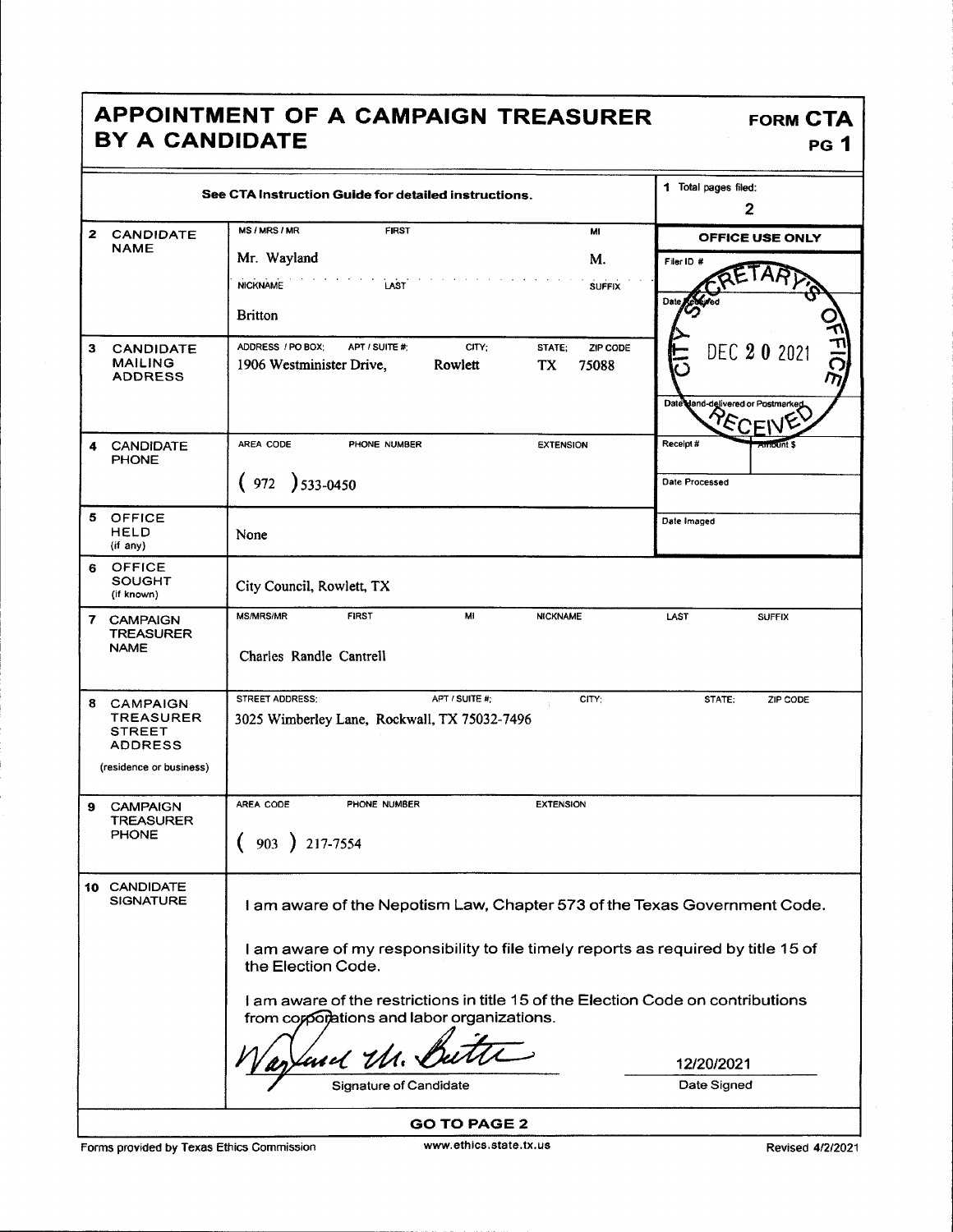|                                                       | <b>CANDIDATE MODIFIED</b>                                                                                                                                                                                                                                                                                                                                                        | <b>FORM CTA</b> |
|-------------------------------------------------------|----------------------------------------------------------------------------------------------------------------------------------------------------------------------------------------------------------------------------------------------------------------------------------------------------------------------------------------------------------------------------------|-----------------|
|                                                       | <b>REPORTING DECLARATION</b>                                                                                                                                                                                                                                                                                                                                                     | PG <sub>2</sub> |
| <b>11 CANDIDATE</b><br><b>NAME</b>                    | Wayland M. Britton                                                                                                                                                                                                                                                                                                                                                               |                 |
| 12 MODIFIED<br><b>REPORTING</b><br><b>DECLARATION</b> | <b>COMPLETE THIS SECTION ONLY IF YOU ARE</b><br><b>CHOOSING MODIFIED REPORTING</b>                                                                                                                                                                                                                                                                                               |                 |
|                                                       | • This declaration must be filed no later than the 30th day before<br>the first election to which the declaration applies. ••                                                                                                                                                                                                                                                    |                 |
|                                                       | ** The modified reporting option is valid for one election cycle only. **<br>(An election cycle includes a primary election, a general election, and any related runoffs.)                                                                                                                                                                                                       |                 |
|                                                       | • Candidates for the office of state chair of a political party<br>may NOT choose modified reporting. **                                                                                                                                                                                                                                                                         |                 |
|                                                       | I do not intend to accept more than \$930 in political contributions<br>or make more than \$930 in political expenditures (excluding filing<br>fees) in connection with any future election within the election<br>cycle. I understand that if either one of those limits is exceeded, I<br>will be required to file pre-election reports and, if necessary, a<br>runoff report. |                 |
|                                                       | ud dr. Dútu<br>2022<br>Year of election(s) or election cycle to<br>Signature of Candidate                                                                                                                                                                                                                                                                                        |                 |
|                                                       | which declaration applies                                                                                                                                                                                                                                                                                                                                                        |                 |
|                                                       | This appointment is effective on the date it is filed with the appropriate filing authority.                                                                                                                                                                                                                                                                                     |                 |
|                                                       | TEC Filers may send this form to the TEC electronically at treasappoint@ethics.state.tx.us<br>or mail to                                                                                                                                                                                                                                                                         |                 |
|                                                       | <b>Texas Ethics Commission</b><br>P.O. Box 12070<br>Austin, TX 78711-2070                                                                                                                                                                                                                                                                                                        |                 |
|                                                       | Non-TEC Filers must file this form with the local filing authority<br>DO NOT SEND TO TEC                                                                                                                                                                                                                                                                                         |                 |
|                                                       | For more information about where to file go to:<br>https://www.ethics.state.tx.us/filinginfo/QuickFileAReport.php                                                                                                                                                                                                                                                                |                 |
|                                                       |                                                                                                                                                                                                                                                                                                                                                                                  |                 |

Г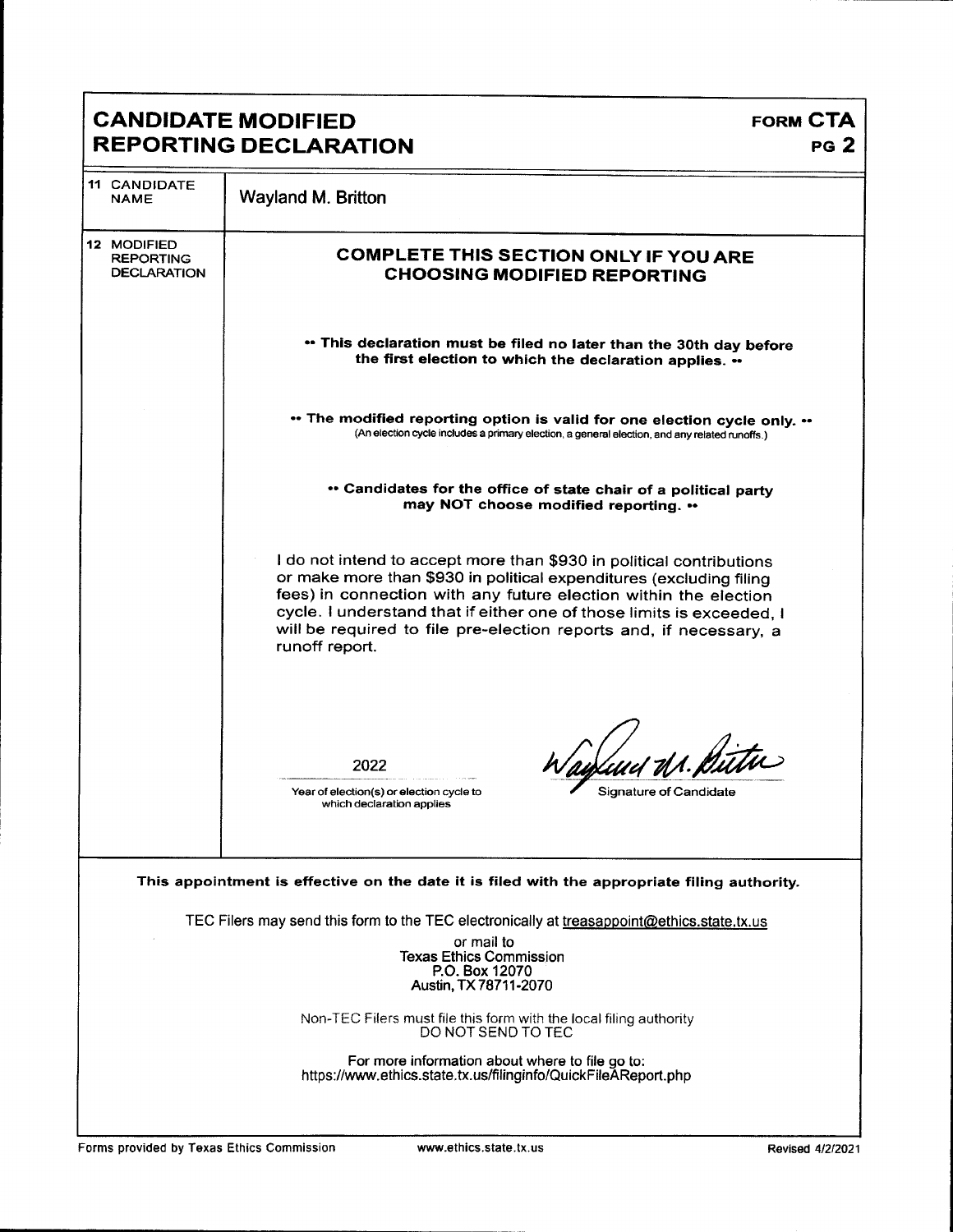$2 - 26$ Prescribed by Secretary of State Section 141. 031, Chapters 143 and 144, Texas Election Code 09/2021

## APPLICATION FOR A PLACE ON THE BALLOT FOR A GENERAL ELECTION FOR A CITY, SCHOOL DISTRICT OR OTHER POLITICAL SUBDIVISION

| ALL INFORMATION IS REQUIRED TO BE PROVIDED UNLESS INDICATED AS OPTIONAL <sup>1</sup> Failure to provide required information may result in rejection of applicatio                                                                                                                                                                                                                                                                                                                                                                                                                                                                                                                                                                                                                                                                                                                                                                                                                                                                                                                                                                                            |       |            |         |                                                      |        |                      |                                                 |                                                                  |                                                           |
|---------------------------------------------------------------------------------------------------------------------------------------------------------------------------------------------------------------------------------------------------------------------------------------------------------------------------------------------------------------------------------------------------------------------------------------------------------------------------------------------------------------------------------------------------------------------------------------------------------------------------------------------------------------------------------------------------------------------------------------------------------------------------------------------------------------------------------------------------------------------------------------------------------------------------------------------------------------------------------------------------------------------------------------------------------------------------------------------------------------------------------------------------------------|-------|------------|---------|------------------------------------------------------|--------|----------------------|-------------------------------------------------|------------------------------------------------------------------|-----------------------------------------------------------|
| <b>APPLICATION FOR A PLACE ON THE</b><br>TO: City Secretary/Secretary of Board                                                                                                                                                                                                                                                                                                                                                                                                                                                                                                                                                                                                                                                                                                                                                                                                                                                                                                                                                                                                                                                                                |       |            |         | <b>Rowlett, TX May 7, 2022</b><br>(name of election) |        |                      |                                                 |                                                                  | <b>GENERAL ELECTION BALLOT</b>                            |
| I request that my name be placed on the above-named official ballot as a candidate for the office indicated below.                                                                                                                                                                                                                                                                                                                                                                                                                                                                                                                                                                                                                                                                                                                                                                                                                                                                                                                                                                                                                                            |       |            |         |                                                      |        |                      |                                                 |                                                                  |                                                           |
| OFFICE SOUGHT (Include any place number or other distinguishing number, if any.)                                                                                                                                                                                                                                                                                                                                                                                                                                                                                                                                                                                                                                                                                                                                                                                                                                                                                                                                                                                                                                                                              |       |            |         |                                                      |        | <b>INDICATE TERM</b> |                                                 |                                                                  |                                                           |
| <b>Councilmember Place 4</b>                                                                                                                                                                                                                                                                                                                                                                                                                                                                                                                                                                                                                                                                                                                                                                                                                                                                                                                                                                                                                                                                                                                                  |       |            |         |                                                      | V      | <b>FULL</b>          |                                                 | <b>UNEXPIRED</b>                                                 |                                                           |
| FULL NAME (First, Middle, Last)                                                                                                                                                                                                                                                                                                                                                                                                                                                                                                                                                                                                                                                                                                                                                                                                                                                                                                                                                                                                                                                                                                                               |       |            |         |                                                      |        |                      |                                                 | PRINT NAME AS YOU WANT IT TO APPEAR ON THE BALLOT*               |                                                           |
| <b>Wayland Michael Britton</b>                                                                                                                                                                                                                                                                                                                                                                                                                                                                                                                                                                                                                                                                                                                                                                                                                                                                                                                                                                                                                                                                                                                                |       |            |         | Mike Britton                                         |        |                      |                                                 |                                                                  |                                                           |
| PERMANENT RESIDENCE ADDRESS (Do not include a P.O. Box or Rural Route. If<br>you do not have a residence address, describe location of residence.)<br>1906 Westminister Drive                                                                                                                                                                                                                                                                                                                                                                                                                                                                                                                                                                                                                                                                                                                                                                                                                                                                                                                                                                                 |       |            |         |                                                      |        |                      | campaign related correspondence, if available.) | PUBLIC MAILING ADDRESS (Optional) (Address for which you receive |                                                           |
|                                                                                                                                                                                                                                                                                                                                                                                                                                                                                                                                                                                                                                                                                                                                                                                                                                                                                                                                                                                                                                                                                                                                                               |       | <b>ZIP</b> |         | <b>CITY</b>                                          |        |                      |                                                 | <b>STATE</b>                                                     | <b>ZIP</b>                                                |
| Rowlett                                                                                                                                                                                                                                                                                                                                                                                                                                                                                                                                                                                                                                                                                                                                                                                                                                                                                                                                                                                                                                                                                                                                                       | TX    |            |         |                                                      |        |                      |                                                 |                                                                  |                                                           |
| <b>CITY</b><br><b>STATE</b><br>75088<br><b>VOTER REGISTRATION VUID</b><br><b>OCCUPATION (Do not leave blank)</b><br>PUBLIC EMAIL ADDRESS (Optional) (Address for<br><b>DATE OF BIRTH</b><br><b>NUMBER<sup>2</sup> (Optional)</b><br>which you receive campaign related emails, if available.)<br>1077032159<br>Retired<br><b>TELEPHONE CONTACT INFORMATION (Optional)</b><br>Cell: (972) 533-0450<br>Office:<br>Home:<br>LENGTH OF CONTINUOUS RESIDENCE AS OF DATE THIS APPLICATION WAS SWORN<br>FELONY CONVICTION STATUS (You MUST check one)<br>I have not been finally convicted of a felony.<br>IN TERRITORY/DISTRICT/PRECINCT FROM<br>IN THE STATE OF TEXAS<br>∣✔<br>WHICH THE OFFICE SOUGHT IS ELECTED<br>$\frac{3}{2}$ year(s)<br>I have been finally convicted of a felony, but I have been<br>L.<br>$\_$ year(s)<br>pardoned or otherwise released from the resulting<br>disabilities of that felony conviction and I have provided<br>$2$ <sub>month(s)</sub><br>0<br>month(s)<br>proof of this fact with the submission of this application. <sup>3</sup><br>Election Code regarding the rules for how names may be listed on the official ballot. |       |            |         |                                                      |        |                      |                                                 |                                                                  |                                                           |
|                                                                                                                                                                                                                                                                                                                                                                                                                                                                                                                                                                                                                                                                                                                                                                                                                                                                                                                                                                                                                                                                                                                                                               |       |            |         |                                                      |        |                      |                                                 |                                                                  |                                                           |
|                                                                                                                                                                                                                                                                                                                                                                                                                                                                                                                                                                                                                                                                                                                                                                                                                                                                                                                                                                                                                                                                                                                                                               |       |            |         |                                                      |        |                      |                                                 |                                                                  |                                                           |
|                                                                                                                                                                                                                                                                                                                                                                                                                                                                                                                                                                                                                                                                                                                                                                                                                                                                                                                                                                                                                                                                                                                                                               |       |            |         |                                                      |        |                      |                                                 |                                                                  |                                                           |
|                                                                                                                                                                                                                                                                                                                                                                                                                                                                                                                                                                                                                                                                                                                                                                                                                                                                                                                                                                                                                                                                                                                                                               |       |            |         |                                                      |        |                      |                                                 |                                                                  |                                                           |
|                                                                                                                                                                                                                                                                                                                                                                                                                                                                                                                                                                                                                                                                                                                                                                                                                                                                                                                                                                                                                                                                                                                                                               |       |            |         |                                                      |        |                      |                                                 |                                                                  |                                                           |
| *If using a nickname as part of your name to appear on the ballot, you are also signing and swearing to the following statements: I further swear that<br>my nickname does not constitute a slogan or contain a title, nor does it indicate a political, economic, social, or religious view or affiliation. I have<br>been commonly known by this nickname for at least three years prior to this election. Please review sections 52.031, 52.032 and 52.033 of the Texas                                                                                                                                                                                                                                                                                                                                                                                                                                                                                                                                                                                                                                                                                    |       |            |         |                                                      |        |                      |                                                 |                                                                  |                                                           |
|                                                                                                                                                                                                                                                                                                                                                                                                                                                                                                                                                                                                                                                                                                                                                                                                                                                                                                                                                                                                                                                                                                                                                               |       |            |         |                                                      |        |                      |                                                 |                                                                  |                                                           |
| Before me, the undersigned authority, on this day personally appeared (name of candidate) Wayland Michael Britton<br>who                                                                                                                                                                                                                                                                                                                                                                                                                                                                                                                                                                                                                                                                                                                                                                                                                                                                                                                                                                                                                                      |       |            |         |                                                      |        |                      |                                                 |                                                                  |                                                           |
|                                                                                                                                                                                                                                                                                                                                                                                                                                                                                                                                                                                                                                                                                                                                                                                                                                                                                                                                                                                                                                                                                                                                                               |       |            |         |                                                      |        |                      |                                                 |                                                                  |                                                           |
| being by me here and now duly sworn, upon oath says:<br>"I, (name of candidate) Wayland Michael Britton                                                                                                                                                                                                                                                                                                                                                                                                                                                                                                                                                                                                                                                                                                                                                                                                                                                                                                                                                                                                                                                       |       |            |         | $\frac{1}{\sqrt{2}}$ of $\frac{1}{\sqrt{2}}$ Dallas  |        |                      |                                                 |                                                                  | County, Texas,                                            |
| being a candidate for the office of Councilmember Place 4                                                                                                                                                                                                                                                                                                                                                                                                                                                                                                                                                                                                                                                                                                                                                                                                                                                                                                                                                                                                                                                                                                     |       |            |         |                                                      |        |                      |                                                 |                                                                  | swear that I will support and defend the Constitution and |
| laws of the United States and of the State of Texas. I am a citizen of the United States eligible to hold such office under the constitution and laws of<br>this state. I have not been determined by a final judgment of a court exercising probate jurisdiction to be totally mentally incapacitated or partially<br>mentally incapacitated without the right to vote. I am aware of the nepotism law, Chapter 573, Government Code. I am aware that I must disclose<br>any prior felony conviction, and if so convicted, must provide proof that I have been pardoned or otherwise released from the resulting disabilities of<br>any such final felony conviction. I am aware that knowingly providing false information on the application regarding my possible felony conviction<br>status constitutes a Class B misdemeanor. I further swear that the foregoing statements included in my application are in all things true and correct."                                                                                                                                                                                                            |       |            |         | SIGNATURE OF CANDIDATE                               |        |                      |                                                 |                                                                  |                                                           |
| Sworn to and subscribed before me this the 20th day of                                                                                                                                                                                                                                                                                                                                                                                                                                                                                                                                                                                                                                                                                                                                                                                                                                                                                                                                                                                                                                                                                                        |       |            | January |                                                      | 2022   | bv                   |                                                 | Wayland M. Britton                                               |                                                           |
|                                                                                                                                                                                                                                                                                                                                                                                                                                                                                                                                                                                                                                                                                                                                                                                                                                                                                                                                                                                                                                                                                                                                                               | (day) |            | (month) |                                                      | (year) |                      |                                                 | (name of candidate)                                              |                                                           |
|                                                                                                                                                                                                                                                                                                                                                                                                                                                                                                                                                                                                                                                                                                                                                                                                                                                                                                                                                                                                                                                                                                                                                               |       |            |         |                                                      | Sharow |                      |                                                 | pmaN                                                             |                                                           |
| Signature of Officer Authorized to Administer Oath <sup>4</sup>                                                                                                                                                                                                                                                                                                                                                                                                                                                                                                                                                                                                                                                                                                                                                                                                                                                                                                                                                                                                                                                                                               |       |            |         |                                                      |        |                      | <b>Printed Name of Officer Authorized</b>       |                                                                  | <b>Second Contract Contract Contract Contract</b>         |
|                                                                                                                                                                                                                                                                                                                                                                                                                                                                                                                                                                                                                                                                                                                                                                                                                                                                                                                                                                                                                                                                                                                                                               |       |            |         |                                                      |        |                      |                                                 | SHARON K. CHAPMAN                                                |                                                           |
| Title of Officer Authorized to Administer Oath                                                                                                                                                                                                                                                                                                                                                                                                                                                                                                                                                                                                                                                                                                                                                                                                                                                                                                                                                                                                                                                                                                                |       |            |         |                                                      |        |                      |                                                 | Notartal One fficial Spall Notary ID # 10230065                  |                                                           |
| TO BE COMPLETED BY FILING OFFICER: THIS APPLICATION IS ACCOMPANIED BY THE REQUIRED RILING FEE IT Applicables Pass                                                                                                                                                                                                                                                                                                                                                                                                                                                                                                                                                                                                                                                                                                                                                                                                                                                                                                                                                                                                                                             |       |            |         |                                                      |        |                      |                                                 |                                                                  |                                                           |
| $\Box$ CASH $\Box$ CHECK $\Box$ MONEY ORDER $\Box$ CASHIERS CHECK OR $\boxtimes$ PETITION IN LIEU OF A FILING FEE.<br>filing fee or a nominating petition of _______ pages received.<br>This document and \$                                                                                                                                                                                                                                                                                                                                                                                                                                                                                                                                                                                                                                                                                                                                                                                                                                                                                                                                                  |       |            |         |                                                      |        |                      |                                                 |                                                                  | $\mathfrak l$ Voter Registration Status Verified          |
| $1,20,22$ $1,21,20,22$ (see Section 1.007)                                                                                                                                                                                                                                                                                                                                                                                                                                                                                                                                                                                                                                                                                                                                                                                                                                                                                                                                                                                                                                                                                                                    |       |            |         |                                                      |        |                      |                                                 |                                                                  |                                                           |
| <b>Date Received</b><br>Date Accepted                                                                                                                                                                                                                                                                                                                                                                                                                                                                                                                                                                                                                                                                                                                                                                                                                                                                                                                                                                                                                                                                                                                         |       |            |         |                                                      |        |                      | Signature of Filing Officer or Designee         |                                                                  |                                                           |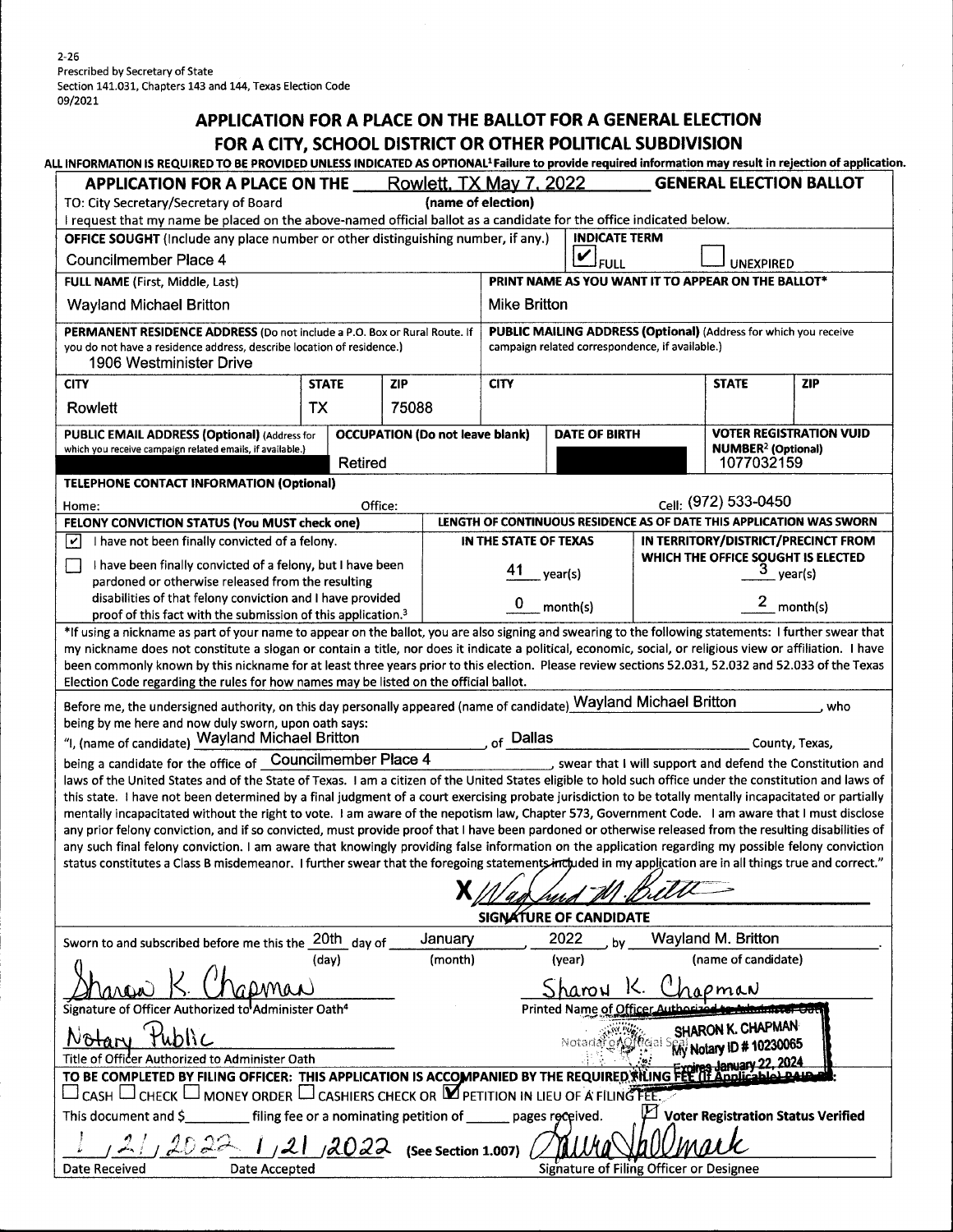| <b>CODE OF FAIR CAMPAIGN</b><br><b>PRACTICES</b>                 |                                                                                                                                                                                                                                                                                                                                                                                                                                                                                        | <b>FORM CFCP</b><br><b>COVER SHEET</b>                                                                            |
|------------------------------------------------------------------|----------------------------------------------------------------------------------------------------------------------------------------------------------------------------------------------------------------------------------------------------------------------------------------------------------------------------------------------------------------------------------------------------------------------------------------------------------------------------------------|-------------------------------------------------------------------------------------------------------------------|
| 1997, may subscribe to the code at any time.                     | Pursuant to chapter 258 of the Election Code, every candidate and<br>political committee is encouraged to subscribe to the Code of Fair<br>Campaign Practices. The Code may be filed with the proper filing<br>authority upon submission of a campaign treasurer appointment<br>form. Candidates or political committees that already have a<br>current campaign treasurer appointment on file as of September 1,<br>Subscription to the Code of Fair Campaign Practices is voluntary. | JAN 2 1 2022<br>Date Ì<br>Date Processed<br>Date Imaged                                                           |
| 1.<br>ACCOUNT NUMBER<br>(Ethics Commission Filers)               | 2 TYPE OF FILER<br>CANDIDATE<br>If filing as a candidate, complete boxes 3 - 6,<br>then read and sign page 2.                                                                                                                                                                                                                                                                                                                                                                          | POLITICAL COMMITTEE<br>If filing for a political committee, complete<br>boxes 7 and 8, then read and sign page 2. |
| 3 NAME OF CANDIDATE<br>(PLEASE TYPE OR PRINT)                    | Wayland<br><b>FIRST</b><br>TITLE (Dr., Mr., Ms., etc.)<br><b>Britton</b><br>(Mike)<br><b>NICKNAME</b><br>LAST                                                                                                                                                                                                                                                                                                                                                                          | MI<br>М.<br>SUFFIX (SR., JR., III, etc.)                                                                          |
| 4 TELEPHONE NUMBER<br>OF CANDIDATE<br>(PLEASE TYPE OR PRINT)     | AREA CODE<br>PHONE NUMBER<br>(972) 533-04750                                                                                                                                                                                                                                                                                                                                                                                                                                           | <b>EXTENSION</b>                                                                                                  |
| 5 ADDRESS OF CANDIDATE<br>(PLEASE TYPE OR PRINT)                 | APT / SUITE #:<br>CITY;<br>STREET / PO BOX:<br>1906 Westminister Dr., Rowlett, TX 75088                                                                                                                                                                                                                                                                                                                                                                                                | ZIP CODE<br>STATE:                                                                                                |
| OFFICE SOUGHT<br>6<br>BY CANDIDATE<br>(PLEASE TYPE OR PRINT)     | Rowlett, TX Councilmember Place 4                                                                                                                                                                                                                                                                                                                                                                                                                                                      |                                                                                                                   |
| 7 NAME OF COMMITTEE<br>(PLEASE TYPE OR PRINT)                    | N/A                                                                                                                                                                                                                                                                                                                                                                                                                                                                                    |                                                                                                                   |
| <b>8 NAME OF CAMPAIGN</b><br>TREASURER<br>(PLEASE TYPE OR PRINT) | <b>Charles</b><br><b>FIRST</b><br>TITLE (Dr., Mr., Ms., etc.)<br>Cantrell<br><b>NICKNAME</b><br>LAST                                                                                                                                                                                                                                                                                                                                                                                   | $M$ R.<br>SUFFIX (SR., JR, III, etc.)                                                                             |
|                                                                  | <b>GO TO PAGE 2</b>                                                                                                                                                                                                                                                                                                                                                                                                                                                                    |                                                                                                                   |

Forms provided by Texas Ethics Commission www.ethics.state.tx.us Revised 1/1/2021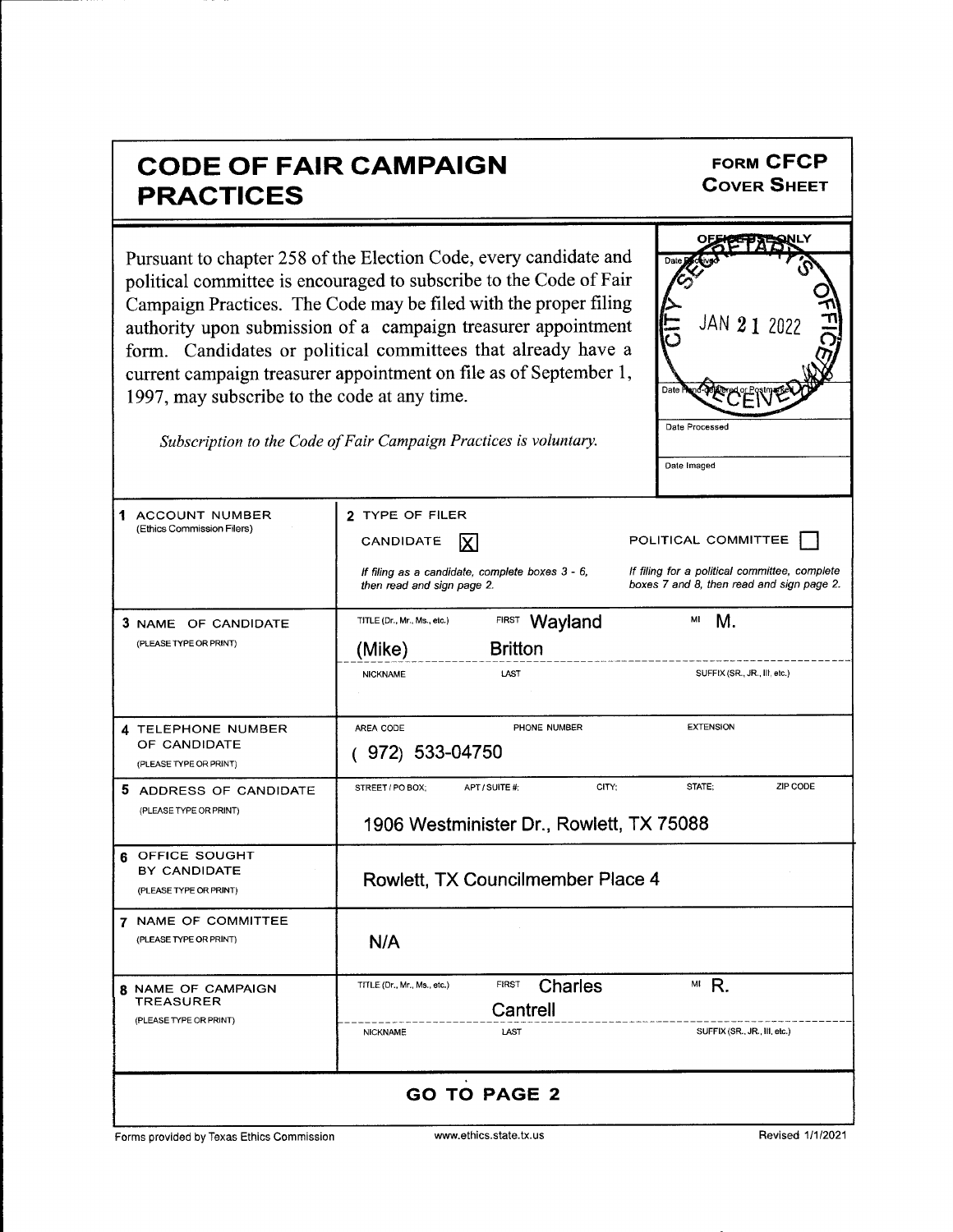|                                                                                                                                                                                                                                                                                                                                                       |                                                        |                                                                                                                                                                                                                                               |                                                                                 | Date of Birth <sup>3</sup>                                                                                                                              |                    |                        |                                    |                                  |                                              |                                                   |                                                            |                                                    |                                         |                                                                  |                                                                                                                                                                                                                                                                                               |                                                                                                                                                                                                                                                                                                                                                                                                                                                                                                                                                                                                                  |                                                                                                                                                                                                          | (TV3S.                             |                                                                                                                                                                       | Expires January 22, 2024<br>My Notary ID # 10230065<br>SHARON K. CHAPMAN |
|-------------------------------------------------------------------------------------------------------------------------------------------------------------------------------------------------------------------------------------------------------------------------------------------------------------------------------------------------------|--------------------------------------------------------|-----------------------------------------------------------------------------------------------------------------------------------------------------------------------------------------------------------------------------------------------|---------------------------------------------------------------------------------|---------------------------------------------------------------------------------------------------------------------------------------------------------|--------------------|------------------------|------------------------------------|----------------------------------|----------------------------------------------|---------------------------------------------------|------------------------------------------------------------|----------------------------------------------------|-----------------------------------------|------------------------------------------------------------------|-----------------------------------------------------------------------------------------------------------------------------------------------------------------------------------------------------------------------------------------------------------------------------------------------|------------------------------------------------------------------------------------------------------------------------------------------------------------------------------------------------------------------------------------------------------------------------------------------------------------------------------------------------------------------------------------------------------------------------------------------------------------------------------------------------------------------------------------------------------------------------------------------------------------------|----------------------------------------------------------------------------------------------------------------------------------------------------------------------------------------------------------|------------------------------------|-----------------------------------------------------------------------------------------------------------------------------------------------------------------------|--------------------------------------------------------------------------|
| Name of Circulator Wayland M. Britton Page $\underline{\mathcal{A}}_{\text{of}}$ of $\underline{\mathcal{A}}$                                                                                                                                                                                                                                         |                                                        | $TX$ para el puesto oficial indicado.)<br>for the office indicated                                                                                                                                                                            |                                                                                 | Voter VUID Number <sup>3</sup><br>(Num. de VUID de Votante)                                                                                             | $41551580$ $-4182$ | Units 1086183830       | 1000210609                         | $D_{\rho_1}$ / $n_J$ /0802/0595  | 906 NestministerDr Rowlett Dellas 1077032144 | 2009 Sunrige Dr Rowlett 76088   Dallas 1085221979 | <u> 500 Wiktvie Dr. Ravert Tr. TSTA Daller   12105 022</u> |                                                    | y 10 South Clock what Addis 1216 149473 | 187052892                                                        | AFFIDAVIT OF CIRCULATOR <i>(DECLARACON JURADA DE LA PERSONA QUE HACE CIRCULAR LA PETICIÓN)</i><br>MDADO DEJ D <b>EIRES COUTY</b><br>DE COUTY<br>- (nombre de la persona que hizo circular la petición) who being duly sworn, deposes and says: "I called each signer's attention to the above | and believe that each signature is the genuine signature of the person whose name is signed and that the corresponding information for each signer is correct." (quien, habiendo prestado el juramento correspondiente, decla<br>I witnessed the affixing of each signature. The correct date of signing is shown on the petition. I verified each signer's registration status<br>atención de cada firmante sobre la declaración citada y se la lei tante de de as seriestiva. Atento de la súa firma consta en la petición. Verifique la situación de cada firmante en lo concerniente a su inccripción y creo | coda firma es la autônya de prova cuyo nombre equerce firmado y que son exactos los datos expedientes e coda firmante.") SWORN TO AND SUBSCRIBED BEFORE ME THIS DATE (URADO Y SUSCRITO ANTE MI. CON ESTA |                                    | Title of officer administering oath (Thato oficial delide in funcionario(a) que le tomo juramento)                                                                    |                                                                          |
|                                                                                                                                                                                                                                                                                                                                                       |                                                        |                                                                                                                                                                                                                                               | Office sought (Puesto oficial solicitado) <sup>2</sup><br>COUNCILMEMBER PLACE 4 | (Condado)<br>County                                                                                                                                     |                    |                        | <b>Pallys</b>                      |                                  |                                              |                                                   |                                                            | 09 CHRITOPHER DR COUVETT, TX7028 DACCHS 1079601098 |                                         |                                                                  |                                                                                                                                                                                                                                                                                               |                                                                                                                                                                                                                                                                                                                                                                                                                                                                                                                                                                                                                  |                                                                                                                                                                                                          | $x - \frac{N_0 + \alpha_1 y}{N_0}$ |                                                                                                                                                                       |                                                                          |
|                                                                                                                                                                                                                                                                                                                                                       |                                                        |                                                                                                                                                                                                                                               |                                                                                 |                                                                                                                                                         |                    |                        |                                    |                                  |                                              |                                                   |                                                            |                                                    |                                         |                                                                  |                                                                                                                                                                                                                                                                                               |                                                                                                                                                                                                                                                                                                                                                                                                                                                                                                                                                                                                                  |                                                                                                                                                                                                          |                                    |                                                                                                                                                                       |                                                                          |
| (PETICIÓN PARA QUE SU NOMBRE ESTE PUESTO EN LA BOLETA DE LA ELECCIÓN GENERAL DE LA CIUDAD)<br>Signing the petition of more than one candidate for the same office in the same election is prohibited.<br>THE CITY GENERAL ELECTION BALLOT<br>Se prohibe firmar la petición de más de un candidato para el mismo puesto oficial en la misma elección.) | <b>L BLANKS. (LLENE TODOS LOS ESPACIOS EN BLANCO.)</b> | <u>(Por la presente se la solicita que el mombre del individuo indicado abajo esté puesto en la boleta para la próxima elección general de la Ciudad de ROWLETT, </u><br>the ballot for the next general election for the City of ROWLETT, TX | 1906 Westminister Dr., Rowlett, TX 75088                                        | Street Address (Including City, Texas, Zip)<br><i>Dirección de Residencia (Incline Ciadad, Estado, Código Pensal)</i><br>HIMUA 370 DE RUU KWEI DA (PORK |                    | 3702 FALLINGNON ROWLET | $210 \log$ $7$ Hivis $7$ e Roulell | $910$ Wes/ $m(x[i, k\omega(c)])$ |                                              |                                                   |                                                            |                                                    |                                         | $7413$ Seascape Dr. Rowlett $R^{508}$ $ l\rangle$ $ l_{\rm AS} $ |                                                                                                                                                                                                                                                                                               |                                                                                                                                                                                                                                                                                                                                                                                                                                                                                                                                                                                                                  |                                                                                                                                                                                                          |                                    | INSTRUCTIONS AND FOOTNOTES ON BACK (AL DORSO: INSTRUCCIONES Y ANOTACIONES)<br>Te of officer administering oath [Firma dellae la funcionario(a) que te tamó juramento) |                                                                          |
|                                                                                                                                                                                                                                                                                                                                                       |                                                        |                                                                                                                                                                                                                                               |                                                                                 |                                                                                                                                                         |                    |                        |                                    |                                  |                                              |                                                   |                                                            |                                                    |                                         |                                                                  |                                                                                                                                                                                                                                                                                               |                                                                                                                                                                                                                                                                                                                                                                                                                                                                                                                                                                                                                  |                                                                                                                                                                                                          | $k.$ ( $\mu$ asmur)                |                                                                                                                                                                       |                                                                          |
|                                                                                                                                                                                                                                                                                                                                                       | <b>COMPLETE AI</b>                                     |                                                                                                                                                                                                                                               | Address (Dirección)                                                             |                                                                                                                                                         |                    |                        |                                    |                                  |                                              |                                                   |                                                            |                                                    |                                         |                                                                  |                                                                                                                                                                                                                                                                                               |                                                                                                                                                                                                                                                                                                                                                                                                                                                                                                                                                                                                                  |                                                                                                                                                                                                          |                                    |                                                                                                                                                                       |                                                                          |
| PETITION FOR A PLACE ON                                                                                                                                                                                                                                                                                                                               |                                                        | You are hereby requested to place the name indicated below on                                                                                                                                                                                 |                                                                                 | Nombre en letra de molde<br><b>Printed Name</b>                                                                                                         |                    | <b>CELLANTIC</b>       | لى بى<br>م                         | i<br>A                           |                                              | Debra Shinaler                                    | E)                                                         | はっけれ                                               |                                         | $\frac{1}{4}$                                                    | <b>RITION</b> for of person who circulated petition)<br>NTY OF CONDADO DE                                                                                                                                                                                                                     |                                                                                                                                                                                                                                                                                                                                                                                                                                                                                                                                                                                                                  |                                                                                                                                                                                                          | ×                                  | Signat                                                                                                                                                                |                                                                          |
|                                                                                                                                                                                                                                                                                                                                                       |                                                        |                                                                                                                                                                                                                                               |                                                                                 |                                                                                                                                                         |                    |                        |                                    |                                  |                                              |                                                   |                                                            |                                                    |                                         | Pyryid                                                           |                                                                                                                                                                                                                                                                                               |                                                                                                                                                                                                                                                                                                                                                                                                                                                                                                                                                                                                                  |                                                                                                                                                                                                          |                                    | persona que hizo circular la petición)                                                                                                                                |                                                                          |
|                                                                                                                                                                                                                                                                                                                                                       |                                                        |                                                                                                                                                                                                                                               | Wayland M. Britton                                                              | Signature<br>Fired                                                                                                                                      |                    |                        |                                    |                                  |                                              |                                                   |                                                            |                                                    |                                         | Dan<br>Jarri                                                     |                                                                                                                                                                                                                                                                                               | statements and read them to the signer before the signer affixed their signature to the petition.                                                                                                                                                                                                                                                                                                                                                                                                                                                                                                                |                                                                                                                                                                                                          |                                    |                                                                                                                                                                       |                                                                          |
| Prescribed by Secretary of State<br>Sections 141.063, 142.007,<br>Texas Election Code 2/09<br>AW2-16                                                                                                                                                                                                                                                  |                                                        |                                                                                                                                                                                                                                               | Name (Nombre)                                                                   | Firma)<br>Date Signed<br>na de                                                                                                                          |                    |                        |                                    |                                  |                                              | ง<br>0<br>ನ                                       |                                                            | نزما                                               |                                         |                                                                  | STATE OF TEXA<br>(fecha) compareció                                                                                                                                                                                                                                                           |                                                                                                                                                                                                                                                                                                                                                                                                                                                                                                                                                                                                                  | <b>FECHA</b>                                                                                                                                                                                             | ×                                  | Signature of Circulator (Firma de                                                                                                                                     |                                                                          |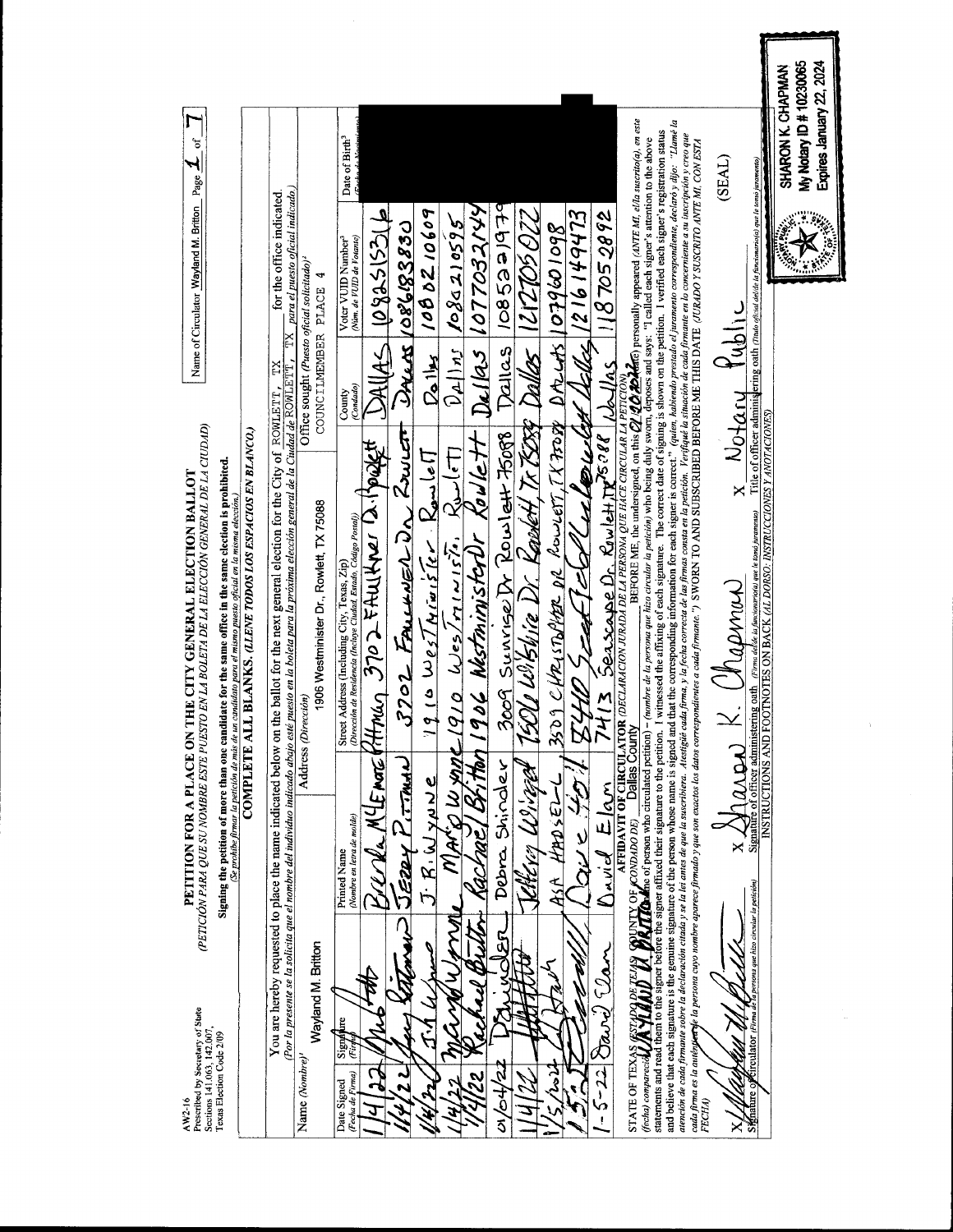| PETITION FOR A<br>Prescribed by Secretary of State<br>Sections 141.063, 142.007,<br>Texas Election Code 2/09<br>$AW2-16$                                                                                                                                                                                                                                                                                                                                                                                                                                                                                                                                                                | (PETICIÓN PARA QUE SU NOMBRE ESTE PUESTO EN LA BOLETA DE LA ELECCIÓN GENERAL DE LA CIUDAD)<br>Signing the petition of more than one candidate for the same office in the same election is prohibited.<br>PLACE ON THE CITY GENERAL ELECTION BALLOT<br>(Se prohibe firmar la petición de más de un candidato para el mismo puesto oficial en la misma elección.)         |                                                                                 | Name of Circulator Wayland M. Britton Page $\mathcal{L}$ of $\mathcal{L}$                                                                                                                     |  |
|-----------------------------------------------------------------------------------------------------------------------------------------------------------------------------------------------------------------------------------------------------------------------------------------------------------------------------------------------------------------------------------------------------------------------------------------------------------------------------------------------------------------------------------------------------------------------------------------------------------------------------------------------------------------------------------------|-------------------------------------------------------------------------------------------------------------------------------------------------------------------------------------------------------------------------------------------------------------------------------------------------------------------------------------------------------------------------|---------------------------------------------------------------------------------|-----------------------------------------------------------------------------------------------------------------------------------------------------------------------------------------------|--|
|                                                                                                                                                                                                                                                                                                                                                                                                                                                                                                                                                                                                                                                                                         | COMPLETE ALL BLANKS. (LLENE TODOS LOS ESPACIOS EN BLANCO.)                                                                                                                                                                                                                                                                                                              |                                                                                 |                                                                                                                                                                                               |  |
|                                                                                                                                                                                                                                                                                                                                                                                                                                                                                                                                                                                                                                                                                         | <u>Por la presente se la solicita que el nombre del individuo indicado abajo esté puesto en la boleta para la próxima elección general de la Ciudad de ROWLETT, relativa en la ciudad de ROWLETT, relativa en la ciudad de ROWLE</u><br>You are hereby requested to place the name indicated below on the ballot for the next general election for the City of ROWLETT, | ΣŁ                                                                              | $\overline{\text{TX}}$ para el puesto oficial indicado.)<br>for the office indicated                                                                                                          |  |
| Wayland M. Britton<br>Name (Nombre) <sup>1</sup>                                                                                                                                                                                                                                                                                                                                                                                                                                                                                                                                                                                                                                        | 1906 Westminister Dr., Rowlett, TX 75088<br>Address (Dirección)                                                                                                                                                                                                                                                                                                         | Office sought (Puesto oficial solicitado) <sup>2</sup><br>COUNCILMEMBER PLACE 4 |                                                                                                                                                                                               |  |
| (Nombre en letra de molde)<br><b>Printed Name</b><br>Signature<br>(Firma)<br>(Fecha de Firma)<br>Date Signed                                                                                                                                                                                                                                                                                                                                                                                                                                                                                                                                                                            | Street Address (Including City, Texas, Zip)<br>(Dirección de Residencia (Incluye Ciudad, Estado, Código Posaal))                                                                                                                                                                                                                                                        | (Condado)<br>County                                                             | (Fecha de Nacimiento)<br>Date of Birth <sup>3</sup><br>Voter VUID Number <sup>3</sup><br>(Núm. de VUD de Votante)                                                                             |  |
| Moun<br>d d.                                                                                                                                                                                                                                                                                                                                                                                                                                                                                                                                                                                                                                                                            | 6501 Copper Bay DR Rowlest Tx 75089 DAllAS                                                                                                                                                                                                                                                                                                                              |                                                                                 | 1080177521                                                                                                                                                                                    |  |
| martha                                                                                                                                                                                                                                                                                                                                                                                                                                                                                                                                                                                                                                                                                  | $\frac{1}{2}$ leum $\frac{8}{2}$ 13.15 Fickard Br. Rowlott 75088 Dallas 1081046345<br>19an 7306 Caruth Dr. Rowlett 7775089 Dallas 10829242911                                                                                                                                                                                                                           |                                                                                 |                                                                                                                                                                                               |  |
| Laurence Morgan<br>ie,<br>aurence<br>52                                                                                                                                                                                                                                                                                                                                                                                                                                                                                                                                                                                                                                                 |                                                                                                                                                                                                                                                                                                                                                                         |                                                                                 |                                                                                                                                                                                               |  |
| 22<br>n                                                                                                                                                                                                                                                                                                                                                                                                                                                                                                                                                                                                                                                                                 | Pillip C. HeDGEMail 4901 BAYWAL DR ROUGH TX 75088   DALLAS 12/917432                                                                                                                                                                                                                                                                                                    |                                                                                 |                                                                                                                                                                                               |  |
| CAVIO<br>cnnS                                                                                                                                                                                                                                                                                                                                                                                                                                                                                                                                                                                                                                                                           | 8506 theutiagton Dr. Coulett Tr. 75089 Dellas 1144091023                                                                                                                                                                                                                                                                                                                |                                                                                 |                                                                                                                                                                                               |  |
| ACA WILD                                                                                                                                                                                                                                                                                                                                                                                                                                                                                                                                                                                                                                                                                |                                                                                                                                                                                                                                                                                                                                                                         |                                                                                 |                                                                                                                                                                                               |  |
| i an                                                                                                                                                                                                                                                                                                                                                                                                                                                                                                                                                                                                                                                                                    | $\frac{2510}{8210}$ Any $\frac{1}{2}$ ve - Apix/01/7, 2008 An/10 1083408817                                                                                                                                                                                                                                                                                             |                                                                                 |                                                                                                                                                                                               |  |
| 10 AK                                                                                                                                                                                                                                                                                                                                                                                                                                                                                                                                                                                                                                                                                   | cach 4901 Bayonne Dr. Loulet TX 15088 Dalley                                                                                                                                                                                                                                                                                                                            |                                                                                 | 1219172845                                                                                                                                                                                    |  |
|                                                                                                                                                                                                                                                                                                                                                                                                                                                                                                                                                                                                                                                                                         | <u>Vestun   6114 Magyolia fu, Raikóz TV 76089   Rajlas   1085292472</u>                                                                                                                                                                                                                                                                                                 |                                                                                 |                                                                                                                                                                                               |  |
| $\tilde{\rho}$<br>そのその<br><b>ANNK</b><br><b>مار</b><br>مار                                                                                                                                                                                                                                                                                                                                                                                                                                                                                                                                                                                                                              | PRINT 3101 CAMBRIDGE ROWLETT 75085 DILLIL 1080 44 1695                                                                                                                                                                                                                                                                                                                  |                                                                                 |                                                                                                                                                                                               |  |
| (bcha) compareció) <b>___ Wayland M. Britton</b> _____ (name of person who circulated petion) - (nombre de la persona que hizo circular la petición) who being duly sworn, deposes and says: "I canse acan signer's ancmion to the<br><b>AFFIDAVIT OF</b><br>COUNTY OF (CONDADO DE)<br>Wayland M. Britton<br>STATE OF TEXAS (ESTADO DE TEJAS)                                                                                                                                                                                                                                                                                                                                           | <b>CIRCULATOR (DECLARACION JURADA DE LA PERSONA QUE HACE CIRCULAR LA PETICION)</b><br><b>Jallas County</b>                                                                                                                                                                                                                                                              |                                                                                 | BEFORE ME, the undersigned, on this $\frac{d}{d}$ $\frac{d}{d}$ $\frac{d}{d}$ $\frac{d}{d}$ $\frac{d}{d}$ $\frac{d}{d}$ $\frac{d}{d}$ personally appeared (ANTE MI, ella suscrito(a), en este |  |
| and believe that each signature is the genuine signature of the person whose name is signed and that the corresponding information for each signer is conrect." (quien, habiendo prestado el juramento correspondiente, declar<br>atención de cada firmante sobre la declaración citada y se la tiel tala atente de la suscribiera. A seximante de que la sexima a la sexión de figue la sinación de cada firmante en lo concerniente a su inccripción y creo qu<br>cada firma es la auti <mark>spieca</mark> de la persona cuyo nombre aportes aportes promoves on esta conseguentes a cada firmante.") SWORN TO AND SUBSCRIBED BEFORE ME THIS DATE (URADO 1 SUSCRITO ANTE ML CON ESTA |                                                                                                                                                                                                                                                                                                                                                                         |                                                                                 |                                                                                                                                                                                               |  |
| ×<br>FECHA)                                                                                                                                                                                                                                                                                                                                                                                                                                                                                                                                                                                                                                                                             | aren K. (Trapmen                                                                                                                                                                                                                                                                                                                                                        | $x - b$ otary Public                                                            | (SEAL)                                                                                                                                                                                        |  |
| Circulator (Firma de la persona que hizo circular la petición,<br>Signature o                                                                                                                                                                                                                                                                                                                                                                                                                                                                                                                                                                                                           | Signature of officer administering oath <i>[Firms delekta functionario(a) que le tema jurumena)</i> . Title of officer admi<br>INSTRUCTIONS AND FOO <u>TNOTES ON BACK <i>(AL DORSO: INSTRUCCIONES Y ANOTACIONES</i>)</u>                                                                                                                                                |                                                                                 | Title of officer administering oath (Timio oficial delide ia funcionario(a) que le tomo juvamento)                                                                                            |  |
|                                                                                                                                                                                                                                                                                                                                                                                                                                                                                                                                                                                                                                                                                         |                                                                                                                                                                                                                                                                                                                                                                         |                                                                                 | Expires January 22, 2024<br>My Notary ID # 10230065<br>SHARON K. CHAPMAN                                                                                                                      |  |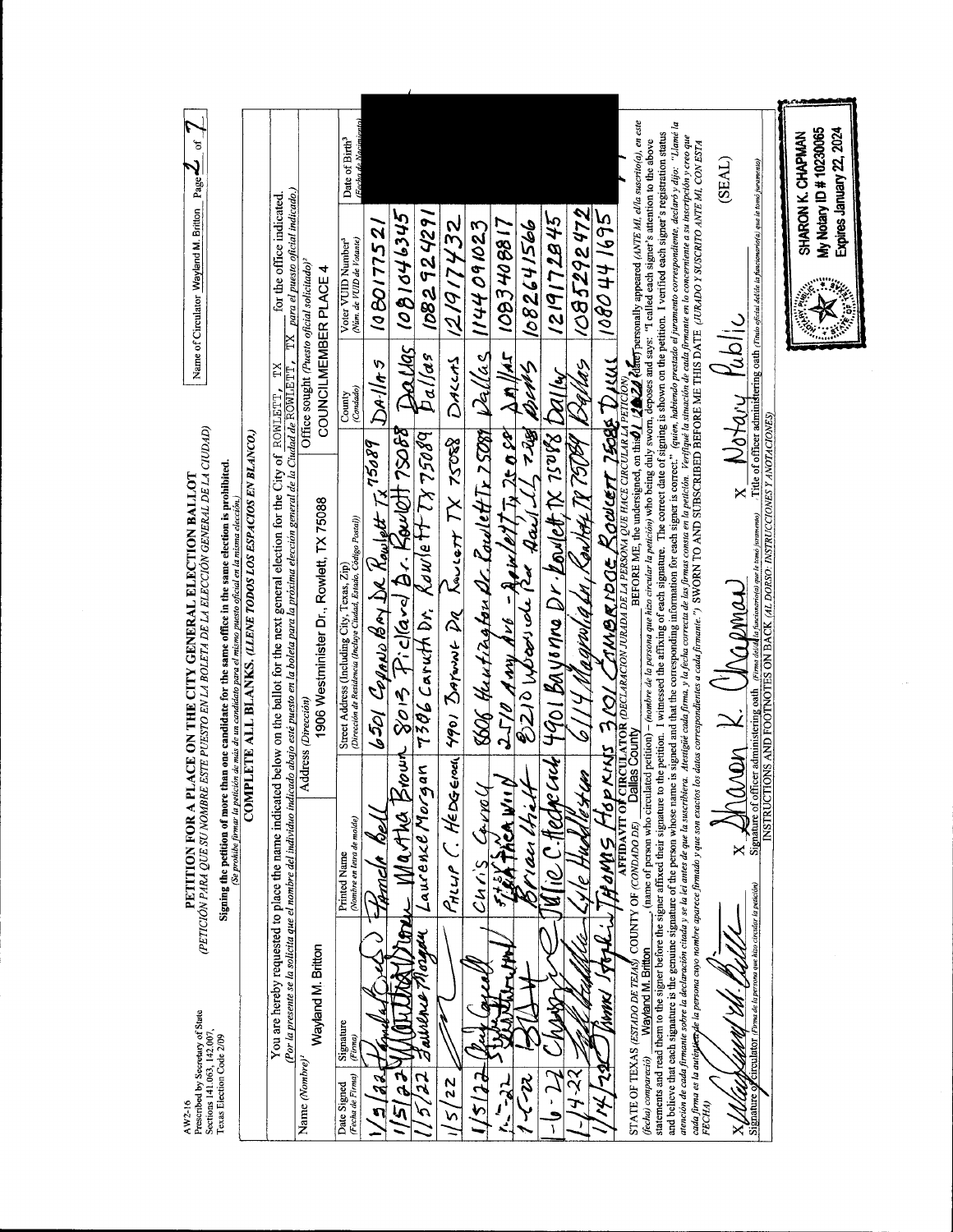$AW2-16$ <br>Prescribed by Secretary of State<br>Sections 141.063, 142.007,<br>Texas Election Code 2/09

PETITION FOR A PLACE ON THE CITY GENERAL ELECTION BALLOT<br>(PETICIÓN PARA QUE SU NOMBRE ESTE PUESTO EN LA BOLETA DE LA ELECCIÓN GENERAL DE LA CUDAD)

 $\frac{1}{2}$ 

Name of Circulator Wayland M. Britton  $Page \overline{3}$ 

Signing the petition of more than one candidate for the same office in the same election is prohibited.<br> $\frac{(Sc \text{ problem of more decision } d \text{ noise})}{(Sc \text{ problem of the main dataset})}$ 

|                                                                                                                                                                                                                                                                                                                                                                                                                                                                  |                    | You are hereby requested to place the name indicated below on the ballot for the next general election for the City of $ROWLETT$ ,<br>(Por la presente se la solicita que el nombre del individuo |                    |                                                                                                                                                                                            |  | TХ                    | indicado abajo esté puesto en la boleta para la próxima elección general de la Ciudad de ROWLETT , TX para el puesto oficial indicado.)<br>for the office indicated                                                                                                                                                                                                                              |                                                     |
|------------------------------------------------------------------------------------------------------------------------------------------------------------------------------------------------------------------------------------------------------------------------------------------------------------------------------------------------------------------------------------------------------------------------------------------------------------------|--------------------|---------------------------------------------------------------------------------------------------------------------------------------------------------------------------------------------------|--------------------|--------------------------------------------------------------------------------------------------------------------------------------------------------------------------------------------|--|-----------------------|--------------------------------------------------------------------------------------------------------------------------------------------------------------------------------------------------------------------------------------------------------------------------------------------------------------------------------------------------------------------------------------------------|-----------------------------------------------------|
| Name (Nombre)                                                                                                                                                                                                                                                                                                                                                                                                                                                    | Wayland M. Britton |                                                                                                                                                                                                   | Address (Dirección | 1906 Westminister Dr., Rowlett, TX 75088                                                                                                                                                   |  | COUNCILMEMBER PLACE 4 | Office sought (Puesto oficial solicitado) <sup>2</sup>                                                                                                                                                                                                                                                                                                                                           |                                                     |
| Signature<br>(Firma)<br>(Fecha de Firma)<br>Date Signed                                                                                                                                                                                                                                                                                                                                                                                                          |                    | (Nombre en letra de molde)<br>Printed Name                                                                                                                                                        |                    | (Dirección de Residencia (Incluye Ciudad, Estado, Código Postal))<br>Street Address (Including City, Texas, Zip                                                                            |  | (Condado)<br>Count    | (Num. de VUID de Votante)<br>Voter VUID Number <sup>3</sup>                                                                                                                                                                                                                                                                                                                                      | (Fecha de Nacimiento)<br>Date of Birth <sup>3</sup> |
| $1 - 14 - 2432$ fromba                                                                                                                                                                                                                                                                                                                                                                                                                                           |                    | let Brenda toph no 310/combridge for let t, $\overline{N}$ 25008 $ $ Davids                                                                                                                       |                    |                                                                                                                                                                                            |  |                       | 1078107435                                                                                                                                                                                                                                                                                                                                                                                       |                                                     |
| S-15-2022                                                                                                                                                                                                                                                                                                                                                                                                                                                        |                    | GALK.                                                                                                                                                                                             |                    |                                                                                                                                                                                            |  |                       | MM- 1964 V 4305 South ridge De. Kaulett Dallas 108357254                                                                                                                                                                                                                                                                                                                                         |                                                     |
| <b>72705-91</b>                                                                                                                                                                                                                                                                                                                                                                                                                                                  |                    | E<br>ovce.                                                                                                                                                                                        |                    |                                                                                                                                                                                            |  |                       |                                                                                                                                                                                                                                                                                                                                                                                                  |                                                     |
| 12022                                                                                                                                                                                                                                                                                                                                                                                                                                                            |                    | ミ<br><b>NAMAT</b>                                                                                                                                                                                 |                    |                                                                                                                                                                                            |  |                       | Rtin 4305 Southridge De Rowlett TX 75000 Dallas 1083605296<br>NICANY 2110 INDIAN PALL POWLET TX 7600 DAILAS 1193483570                                                                                                                                                                                                                                                                           |                                                     |
| $-16 - 282$                                                                                                                                                                                                                                                                                                                                                                                                                                                      |                    | <b>Heid</b><br>Ph, I                                                                                                                                                                              | とぐ                 |                                                                                                                                                                                            |  |                       | $-18$ OI Touch Gold CT, Rowlett TX 7,689 $\beta$ 8   as   1081 63 5029                                                                                                                                                                                                                                                                                                                           |                                                     |
| UT-9                                                                                                                                                                                                                                                                                                                                                                                                                                                             |                    | Tacqueline                                                                                                                                                                                        |                    |                                                                                                                                                                                            |  |                       | $Miller$ 2603 Daisy in Rowlett, TX 75089 Daillers 1079324239                                                                                                                                                                                                                                                                                                                                     |                                                     |
| $-16 - 202$                                                                                                                                                                                                                                                                                                                                                                                                                                                      |                    |                                                                                                                                                                                                   |                    |                                                                                                                                                                                            |  |                       | $Ricky$ Miller 2603 Daisy Ln, Rpw lett, Tx 15089 $Ra/h_3$ 1079 324218                                                                                                                                                                                                                                                                                                                            |                                                     |
| سلاحرہ را ا                                                                                                                                                                                                                                                                                                                                                                                                                                                      |                    | Ruckard                                                                                                                                                                                           |                    |                                                                                                                                                                                            |  |                       | Idays 5909 coupon fact is 1508 doll as 1080831267                                                                                                                                                                                                                                                                                                                                                |                                                     |
| لون.<br>م<br>$\tilde{I}$                                                                                                                                                                                                                                                                                                                                                                                                                                         |                    | $\lambda$<br>.<br>ا                                                                                                                                                                               |                    |                                                                                                                                                                                            |  |                       | $H_{\text{H}}^{\text{max}} = \frac{1}{2} \frac{1}{2} \frac{1}{2} \frac{1}{2} \frac{1}{2} \frac{1}{2} \frac{1}{2} \frac{1}{2} \frac{1}{2} \frac{1}{2} \frac{1}{2} \frac{1}{2} \frac{1}{2} \frac{1}{2} \frac{1}{2} \frac{1}{2} \frac{1}{2} \frac{1}{2} \frac{1}{2} \frac{1}{2} \frac{1}{2} \frac{1}{2} \frac{1}{2} \frac{1}{2} \frac{1}{2} \frac{1}{2} \frac{1}{2} \frac{1}{2} \frac{1}{2} \frac{$ |                                                     |
|                                                                                                                                                                                                                                                                                                                                                                                                                                                                  | Ma <sub>l</sub>    | コマゴーム                                                                                                                                                                                             |                    | $\frac{C_{\text{right}}}{\frac{C_{\text{right}}}{\frac{C_{\text{right}}}{\frac{C_{\text{right}}}{\sqrt{C_{\text{right}}}}}} \frac{1}{\frac{1}{\sqrt{C_{\text{right}}}}}\sqrt{\frac{1}{2}}$ |  |                       | $U_{\alpha}$ // $s$ 2134348409                                                                                                                                                                                                                                                                                                                                                                   |                                                     |
| STATE OF TEXAS (ESTADO DE TEJAS) COUNTY OF (CONDADO DE)                                                                                                                                                                                                                                                                                                                                                                                                          |                    | FFIDAVI                                                                                                                                                                                           | Dallas Count       |                                                                                                                                                                                            |  |                       | BEFORE ME, the undersigned, on this $O(220$ delate) personally appeared (ANTE MI, ella suscrito(a), en este                                                                                                                                                                                                                                                                                      |                                                     |
| statements and read them to the signer estimal their signature to the petition. I winessed the affixing of each signature. The correct date of signing is shown on the petition. I verified each signer's registration status<br>(fecha) compareció)                                                                                                                                                                                                             | Wayland M. Britton |                                                                                                                                                                                                   |                    |                                                                                                                                                                                            |  |                       | (name of person who circulated petition) – (nombre de la persona que hizo circular la petición) who being duly sworn, deposes and says: "I called each signer's attention to the above                                                                                                                                                                                                           |                                                     |
| and believe that each signature is the genuine signature of the person whose name is signed and that the corresponding information for each signer is conrect." (quien, habiendo prestado el juramento correspondiente, declar<br>atención de cada firmante sobre la declaración cituda y se la tiei tantes de de ascribiera. Atenticial firmas conserta de las firmas consea en la petición. Verifique la sinación de cada firmante en lo concerniente a su ins |                    |                                                                                                                                                                                                   |                    |                                                                                                                                                                                            |  |                       |                                                                                                                                                                                                                                                                                                                                                                                                  |                                                     |
| coda firma es la autómica de la persona cuyo nombre aparece spirado firmado y que se acada descubar en ada firmante.") SWORN TO AND SUBSCRIBED BEFORE ME THIS DATE (UVALDO Y SUSCRITO ANTE MI. CON ESTA<br>FECHA)                                                                                                                                                                                                                                                |                    |                                                                                                                                                                                                   |                    |                                                                                                                                                                                            |  |                       |                                                                                                                                                                                                                                                                                                                                                                                                  |                                                     |
|                                                                                                                                                                                                                                                                                                                                                                                                                                                                  |                    |                                                                                                                                                                                                   |                    | haras K. Chapman                                                                                                                                                                           |  | $x$ Notary Kuhlic     |                                                                                                                                                                                                                                                                                                                                                                                                  | (SEAL)                                              |
| Circulator (Firma de la persona que hizo circular la petición)<br>Signature <i>o</i>                                                                                                                                                                                                                                                                                                                                                                             |                    | <b>ESPI</b>                                                                                                                                                                                       |                    | Signature of officer administering oath (Firma delike is funcionario(a) que le tomó juramento)                                                                                             |  |                       | Title of officer adnimistering oath (Titulo oficial delide la funcionario(a) que le tomo juramento                                                                                                                                                                                                                                                                                               |                                                     |
|                                                                                                                                                                                                                                                                                                                                                                                                                                                                  |                    |                                                                                                                                                                                                   |                    | RUCTIONS AND FOOTNOTES ON BACK (AL DORSO: INSTRUCCIONES Y ANOTACIONES)                                                                                                                     |  |                       |                                                                                                                                                                                                                                                                                                                                                                                                  |                                                     |
|                                                                                                                                                                                                                                                                                                                                                                                                                                                                  |                    |                                                                                                                                                                                                   |                    |                                                                                                                                                                                            |  |                       |                                                                                                                                                                                                                                                                                                                                                                                                  |                                                     |

\* Philip MicHAel HEIDRICH

My Notary ID # 10230065 SHARON K. CHAPMAN

Expires January 22, 2024

**BARRASHEE**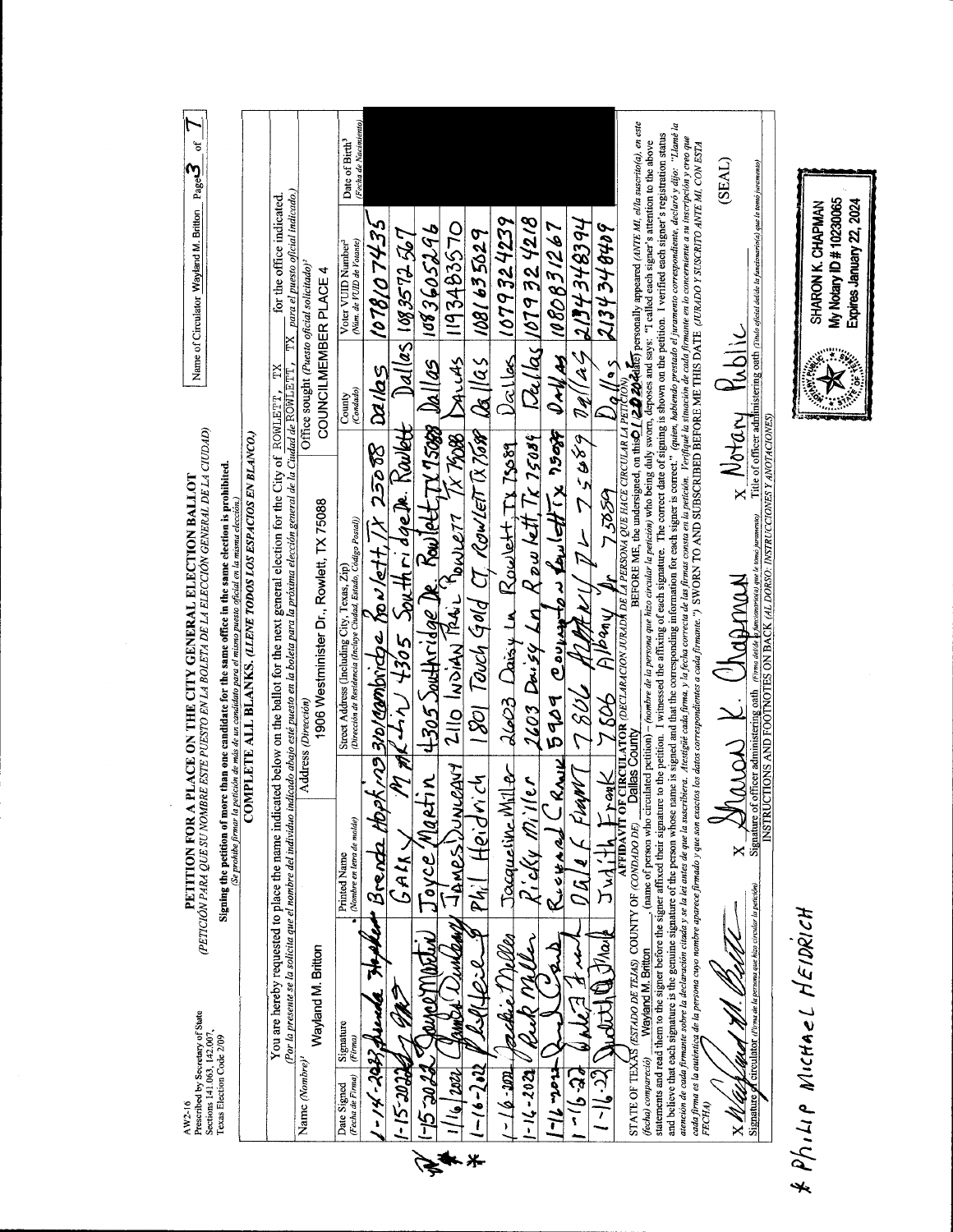My Notary ID # 10230065 OL Expires January 22, 2024 SHARON K. CHAPMAN Page  $H$  of  $\bigcap$ and believe that each signature is the genuine signature of the person whose name is signed and the corresponding information for each signer is correct." (quien, habiendo presisado el juramento correspondante, declaró y d BEFORE ME, the undersigned, on this  $Q$  (2012) detc) personally appeared (ANTE MI, ella suscrito(a), en este statements and read them to the signer before the signer affixed their interstion. I witnessed the affixing of each signature. The correct date of signing is shown on the petition. I verified each signer's registration sta atención de cada firmante sobre la declaración citada y se la lei de de as aceixias. Alejada consema consema en a conda firmante a la mascripción y creo que<br>cada firma es la autó<u>di</u>ca de la persona cuy nombre que se antes straine of person who circulated petition) - (nombre de la persona que hizo circular la petición) who being duly sworn, deposes and says: "I called each signer's attention to the above Date of Birth<sup>3</sup> (SEAL)  $\frac{1}{x}$   $\frac{1}{\frac{1}{x} \cdot \frac{1}{x} \cdot \frac{1}{x} \cdot \frac{1}{x} \cdot \frac{1}{x} \cdot \frac{1}{x} \cdot \frac{1}{x} \cdot \frac{1}{x} \cdot \frac{1}{x} \cdot \frac{1}{x} \cdot \frac{1}{x} \cdot \frac{1}{x} \cdot \frac{1}{x} \cdot \frac{1}{x} \cdot \frac{1}{x} \cdot \frac{1}{x} \cdot \frac{1}{x} \cdot \frac{1}{x} \cdot \frac{1}{x} \cdot \frac{1}{x} \cdot \frac{1}{x} \cdot \frac{1}{x} \cdot \frac{1}{x}$  $\frac{\text{TX}}{\text{Bara}}$  el puesto oficial indicado.) for the office indicated Name of Circulator Wayland M. Britton 2169225258 1035623496 1086602067 1087648372 1190685222  $2161873736$ 027367066 1035623483  $1157527014$ 1088251113 Voter VUID Number<sup>3</sup><br>(Num. de VUID de Votame) Office sought (Puesto oficial solicitado)<sup>2</sup> COUNCILMEMBER PLACE 4 \* \* ELECTION VOTER DATABASE JHOWS JTUbbs AddRESS IN MESONITE (2917 YORKI  $Rilas$  $3411$  Jongwit Ly, Rowlett,  $N$  75085  $\log_1 1/105$  $\frac{1}{45}$  $M_{11}$ Ung lang lang liting  $\frac{1}{2}$ ung liting  $\frac{1}{2}$ ulu  $\frac{1}{2}$  $\mathbf{D}_{\mathcal{H}_L}$   $\mathcal{M}_L$  $1$ udcu $|$ Dallas <u>4. 141</u> You are hereby requested to place the name indicated below on the ballot for the next general election for the City of ROWLETT, TX <u>Por la presente se la solicita que el nombre del individuo indicado abajo esté puesto en la boleta para la próxima elección general de la Cudad de ROWLETT.</u> AUAS County<br> **County**  $\frac{\mbox{Signative of offer 2 doministering 03th}}{\mbox{INSTRUCTONS AND FOUTENTES ON BACK} \emph{(AL DORS) NARYVCCIONES Y ANOTACCONES)} \mbox{In the other adm-} \label{eq:1}$ (PETICIÓN PARA QUE SU NOMBRE ESTE PUESTO EN LA BOLETA DE LA ELECCIÓN GENERAL DE LA CIUDAD) BOETT HOUNES 7005 BUCKHORN OR ROMETT 75009 <u>(Se prohibe firmar la petición de más de un candidato para el núsmo puesto oficial en la misma elección.)</u><br>COMPLETE ALL BLANKS, (LLENE TODOS LOS ESPACIOS EN BLANCO.)  $67171556$   $1323$   $1323$ air Marce 1219 Vallace Re Cubel 1500  $*_{\mathcal{L}}$ 710 WindJamnE R Cik. Rowlett  $R_{\text{oulet}}$  $201 + \frac{1}{2}$  Taulkner Dr. Rowlett 15088 Pro WindiamerCirchepold Signing the petition of more than one candidate for the same office in the same election is prohibited. PETITION FOR A PLACE ON THE CITY GENERAL ELECTION BALLOT  $\mathbf{x}$ 97er Terzy 41605443 1906 Westminister Dr., Rowlett, TX 75088 Street Address (Including City, Texas, Zip)<br>(Dirección de Residencia (Incluye Ciudad, Estado, Código Postal))  $2313$  Contland Cir  $x \nleq$  ( $\lambda$  anger) K. Chapman Address (Dirección) AX FULLI NAME STEVEN BRETT HOLMES Dallas County Suzanne Mlassy Andrea Malone  $\mathcal{U}_{\text{max}}$ Smith Seur Studes  $13a<sub>h</sub>$ はぶい 心でぶ Crair Marte Printed Name<br>(Nombre en letra de molde) STATE OF TEXAS (ESTADO DE TEJAS) COUNTY OF (CONDADO DE) Mary  $7e_{r}$ Kody Signature of circulator (Firma de la persona que hizo circular la petición) 专 Mann ALA. Wayland M. Britton Wayland M. Britton  $*$  zir code 75088 ں<br>گر Prescribed by Secretary of State Signature Sections 141.063, 142.007, Texas Election Code 2/09 ليهلو <u>(Appleisch</u> Name (Nombre)<sup>1</sup> (fecha) compareció)  $\mathbb{Z}^{2}$  $-16.41$  $\sqrt{1022}$  $-16.66 - 71$ tr - 91- $\frac{1}{2}$ 2200.91  $1/(\sim 1)$ Fecha de Firma)  $\frac{1}{2}$ Date Signed FECHA) **Ap**  $\lambda$  $\star$   $\star$ オチズ  $\bigstar\!\times\!$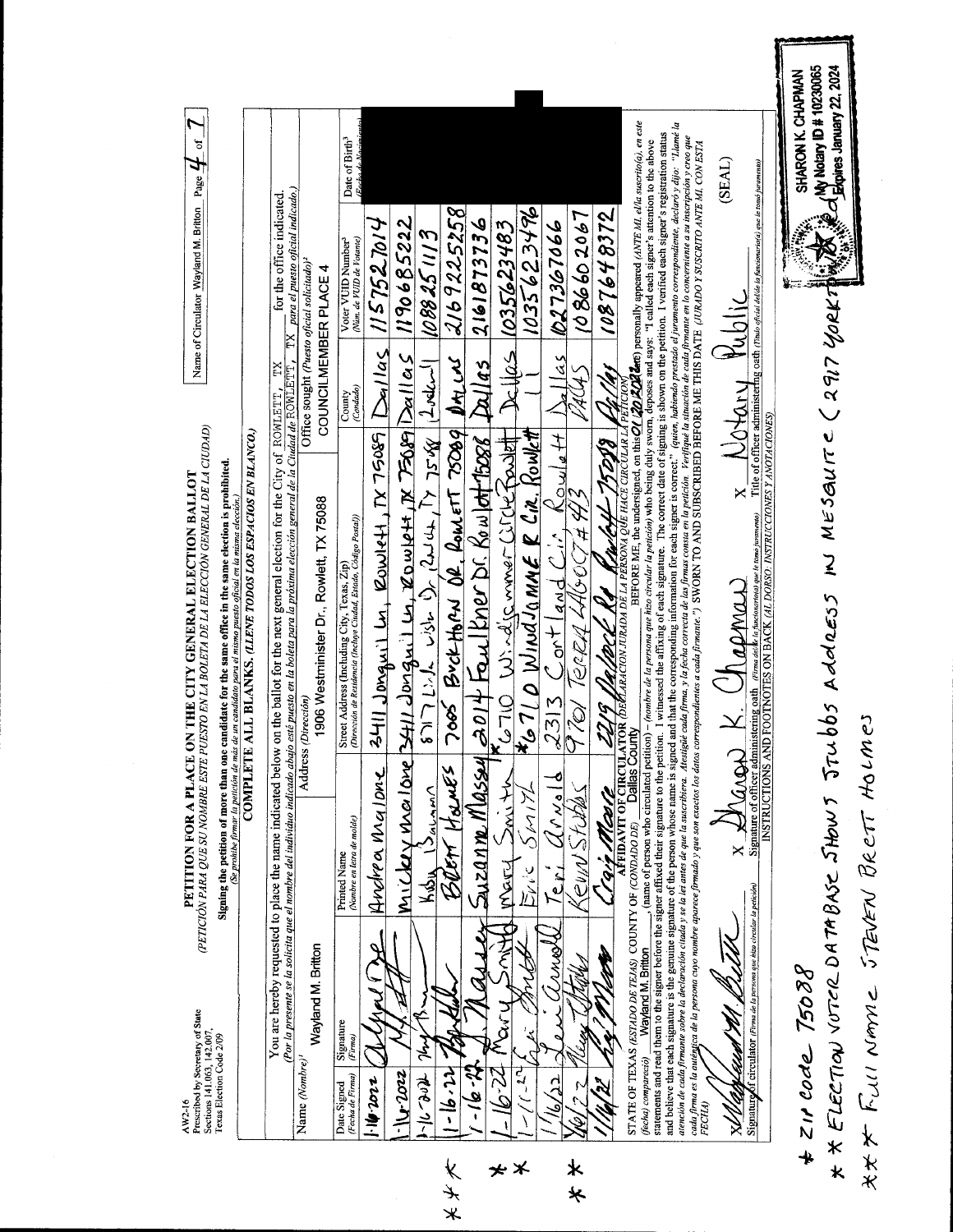|         | Prescribed by Secretary of State<br>Sections 141.063, 142.007,<br>AW2-16    |                                                                          | (PETICIÓN PARA QUE SU NOMBRE ESTE PUESTO EN LA BOLETA DE LA ELECCIÓN GENERAL DE LA CIUDAD)<br>PETITION FOR A PLACE ON THE CITY GENERAL ELECTION BALLOT                                                                                                                                                                                                                                                                                                                                                                                                       |                     | Name of Circulator Wayland M. Britton Page $\sum$ of $\bm{\mathcal{I}}$                                    |                                              |
|---------|-----------------------------------------------------------------------------|--------------------------------------------------------------------------|--------------------------------------------------------------------------------------------------------------------------------------------------------------------------------------------------------------------------------------------------------------------------------------------------------------------------------------------------------------------------------------------------------------------------------------------------------------------------------------------------------------------------------------------------------------|---------------------|------------------------------------------------------------------------------------------------------------|----------------------------------------------|
|         | Texas Election Code 2/09                                                    |                                                                          | Signing the petition of more than one candidate for the same office in the same election is probibited.<br>Signing the petition of more than one candidate for the same of mismo puesto oficial en la misma elección.)                                                                                                                                                                                                                                                                                                                                       |                     |                                                                                                            |                                              |
|         |                                                                             |                                                                          | COMPLETE ALL BLANKS, (LLENE TODOS LOS ESPACIOS EN BLANCO.)                                                                                                                                                                                                                                                                                                                                                                                                                                                                                                   |                     |                                                                                                            |                                              |
|         |                                                                             | You are hereby requested to place the name indicated                     | <u>(Por la presente se la solicita que el mombre del individuo indicado abajo esté puesto en la boleta para la próxima elección general de la Ciudad de ROWLETT, </u><br>below on the ballot for the next general election for the City of ROWLETT, TX                                                                                                                                                                                                                                                                                                       |                     | $\overline{\text{T}}\text{X}$ para el puesto oficial indicado.)<br>for the office indicated.               |                                              |
|         | Name (Nombre) <sup>1</sup>                                                  |                                                                          | Address (Dirección)                                                                                                                                                                                                                                                                                                                                                                                                                                                                                                                                          |                     | Office sought (Puesto oficial solicitado) <sup>2</sup>                                                     |                                              |
|         | Wayland M. Britton                                                          |                                                                          | 1906 Westminister Dr., Rowlett, TX 75088                                                                                                                                                                                                                                                                                                                                                                                                                                                                                                                     |                     | COUNCILMEMBER PLACE 4                                                                                      |                                              |
|         | Signature<br>(Firma)<br>(Fecha de Firma)<br>Date Signed                     | (Nombre en letra de molde)<br><b>Printed Name</b>                        | Street Address (Including City, Texas, Zip)<br>(Dirección de Residencia (Incluye Ciudad, Estado, Código Postal))                                                                                                                                                                                                                                                                                                                                                                                                                                             | County<br>(Condado) | Voter VUID Number <sup>3</sup><br>(Núm. de VUD de Votante)                                                 | Date of Birth <sup>3</sup>                   |
|         | $116/20227$ Jaha                                                            |                                                                          | $\ell$ l Jana B.Schieben 1969 Lalee High (mots flr. Rowell, Tx 75dps Dullas 1083107405                                                                                                                                                                                                                                                                                                                                                                                                                                                                       |                     |                                                                                                            |                                              |
|         | $\mathcal{L}_{\mathcal{S}}$<br>16.22                                        | $I.R.$ Schieber                                                          | $3513$ lake itigh lands $d_1$ , Rouled, $7_6$ 7538 Qubes 1082690838                                                                                                                                                                                                                                                                                                                                                                                                                                                                                          |                     |                                                                                                            |                                              |
|         | بنجا<br>22                                                                  |                                                                          | $\log 10$ in a Ulticentri 17413 Joseph Mowlett TX79088 Weblets                                                                                                                                                                                                                                                                                                                                                                                                                                                                                               |                     | 123166555                                                                                                  |                                              |
| $\star$ | $\sim 75$<br>Ē                                                              |                                                                          |                                                                                                                                                                                                                                                                                                                                                                                                                                                                                                                                                              |                     |                                                                                                            |                                              |
|         | $-17 - 22$                                                                  |                                                                          | the 100 state state of 13 Junes DR Rows TT-X 75039 DALLAS 1083666526                                                                                                                                                                                                                                                                                                                                                                                                                                                                                         |                     |                                                                                                            |                                              |
|         |                                                                             | Makk BlEwler<br><b>MARKA</b>                                             | 1904 WESTMUISTER DK. Krubett TX 75088 Dalhs 1083275916                                                                                                                                                                                                                                                                                                                                                                                                                                                                                                       |                     |                                                                                                            |                                              |
|         | $19 - 72$                                                                   | $\mathcal{L}$<br>$H_{\text{un}}$ the $\leq_{\text{m}}$<br>$\mathcal{M}$  | $3900$ Agen Dr. Kowlett, TX 75038 $0a/(s)$ 1208170175                                                                                                                                                                                                                                                                                                                                                                                                                                                                                                        |                     |                                                                                                            |                                              |
|         | manny<br>$-22 -$                                                            | Nannie Alvis                                                             | $5780$ Babbic L. Rowlet $\overline{K}$ $2589$ DAIIAS 100349701                                                                                                                                                                                                                                                                                                                                                                                                                                                                                               |                     |                                                                                                            |                                              |
|         | i londo<br>$-6.2 - 5$                                                       | Julie Jonko                                                              |                                                                                                                                                                                                                                                                                                                                                                                                                                                                                                                                                              |                     |                                                                                                            |                                              |
|         | MAK AMIRA<br>$1 - 19 - 22$                                                  | Derren Smith                                                             | 9013 Chimneweed Dr Rowlett N 75089 Rockwall 1043016326<br>9113 Barton Creek O. Kauldfry 7599 Rockwall 1042697738                                                                                                                                                                                                                                                                                                                                                                                                                                             |                     |                                                                                                            |                                              |
|         |                                                                             | Dallas County<br>STATE OF TEXAS (ESTADO DE TEJAS) COUNTY OF (CONDADO DE) | and believe that each signature is the genuine signature of the person whose name is signed and that the corresponding information for each signer is correct." (quien, habiendo presidate el pramento correspondiente, declar<br>atención de cada firmante sobre la declaración citada y se la lei talas de de de ascribiera. Atenia firma, para la las firmas consu en la petición. Verifique la situación de cada firmante en lo concerniente a su inscripció<br>AFFIDAVIT OF CIRCULATOR (DECLARACION JURADA DE LA PERSONA QUE HACE CIRCULAR LA PETICION) |                     | BEFORE ME, the undersigned, on thirty 1222 COM and personally appeared (ANTE MI, ella suscrito(a), en este |                                              |
|         | FECHA)                                                                      |                                                                          | coda firma os la autónica de la persona cuyo nombre aparece firmado y que son exacto los datas coneglorians coda firmante.") SWORN TO AND SUBSCRIBED BEFORE ME THIS DATE (URADO Y SUSCRITO ANTE MI. CON ESTA                                                                                                                                                                                                                                                                                                                                                 |                     |                                                                                                            |                                              |
|         |                                                                             | $\times$                                                                 | now K. Chaeman                                                                                                                                                                                                                                                                                                                                                                                                                                                                                                                                               | x Notary Public     |                                                                                                            | (SEAL)                                       |
|         | Circulator (Firma de la persona que hizo circular la petición)<br>Signature |                                                                          | INSTRUCTIONS AND FOOTNOTES ON BACK (AL DORSO: INSTRUCCIONES Y ANOTACIONES)<br>encionario(a) que le tomó juramento)<br>Signature of officer administering oath (Firma delae la,                                                                                                                                                                                                                                                                                                                                                                               |                     | Title of officer administering oath (Titulo oficial delide la funcionario(a) que le tomó juramento)        |                                              |
|         |                                                                             |                                                                          |                                                                                                                                                                                                                                                                                                                                                                                                                                                                                                                                                              |                     |                                                                                                            |                                              |
|         | * Edward Stanley OLSZEWSKI                                                  |                                                                          |                                                                                                                                                                                                                                                                                                                                                                                                                                                                                                                                                              |                     |                                                                                                            | My Notary ID # 10230065<br>SHARON K. CHAPMAN |
|         |                                                                             |                                                                          |                                                                                                                                                                                                                                                                                                                                                                                                                                                                                                                                                              |                     |                                                                                                            | Expires January 22, 2024                     |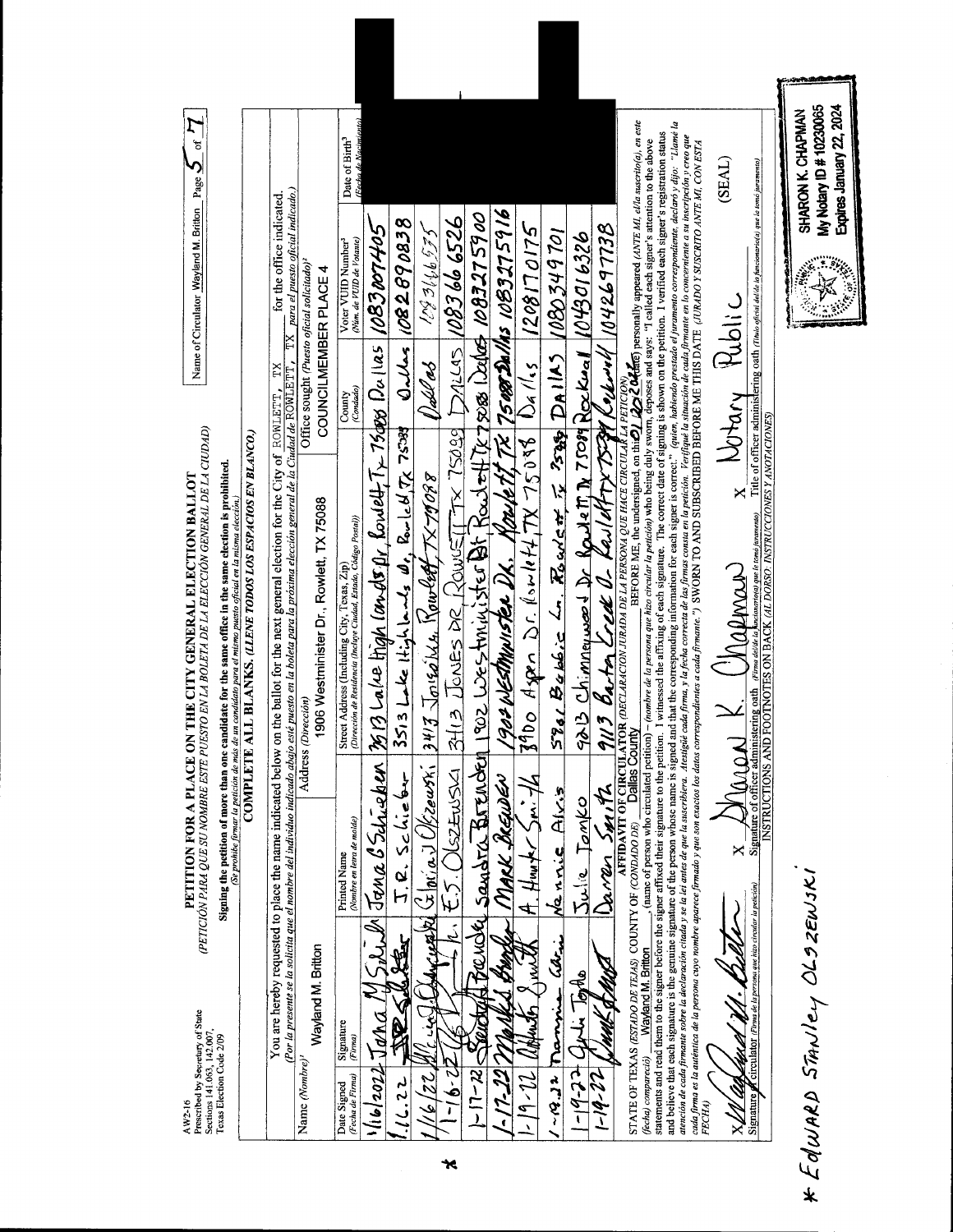| Name of Circulator Wayland M. Britton Page $\mathcal{\mathcal{L}}$ of $\mathcal{\mathcal{I}}$                                                                                                                                                                                                                                                                                                                                               | for the office indicated<br>TX                                                                                                                                                                                                       | $TX$ para el puesto oficial indicado.)<br>Office sought (Puesto oficial solicitado) <sup>2</sup><br>COUNCILMEMBER PLACE 4 | (Fecha de Nacimiento)<br>Date of Birth <sup>3</sup><br>Voter VUID Number <sup>3</sup><br>(Num. de VUD de Votante)<br>(Condado) |                                                                    |                                                | DULL 1081991550                                           |                                          |                                                                                                                                                                                        |      |  |                                                                                                                                                                                                                                                                                                                                                                                                                                                                                                                                                                                                                                                                                                                                                                                                                                                                                                                                                                                                                                                                                                                                                                                                                                                                   | (TV3S)<br>Notary Public | Title of officer administering oath (Titulo oficial delide la funcionario(a) que le tomó juramento)                                                                          | My Notary ID # 10230065<br>SHARON K. CHAPMAN<br>nu uu<br>Ï |
|---------------------------------------------------------------------------------------------------------------------------------------------------------------------------------------------------------------------------------------------------------------------------------------------------------------------------------------------------------------------------------------------------------------------------------------------|--------------------------------------------------------------------------------------------------------------------------------------------------------------------------------------------------------------------------------------|---------------------------------------------------------------------------------------------------------------------------|--------------------------------------------------------------------------------------------------------------------------------|--------------------------------------------------------------------|------------------------------------------------|-----------------------------------------------------------|------------------------------------------|----------------------------------------------------------------------------------------------------------------------------------------------------------------------------------------|------|--|-------------------------------------------------------------------------------------------------------------------------------------------------------------------------------------------------------------------------------------------------------------------------------------------------------------------------------------------------------------------------------------------------------------------------------------------------------------------------------------------------------------------------------------------------------------------------------------------------------------------------------------------------------------------------------------------------------------------------------------------------------------------------------------------------------------------------------------------------------------------------------------------------------------------------------------------------------------------------------------------------------------------------------------------------------------------------------------------------------------------------------------------------------------------------------------------------------------------------------------------------------------------|-------------------------|------------------------------------------------------------------------------------------------------------------------------------------------------------------------------|------------------------------------------------------------|
| (PETICIÓN PARA QUE SU NOMBRE ESTE PUESTO EN LA BOLETA DE LA ELECCIÓN GENERAL DE LA CUDAD)<br>COMPLETE ALL BLANKS. (LLENE TODOS LOS ESPACIOS EN BLANCO.)<br>Signing the petition of more than one candidate for the same office in the same election is prohibited.<br>PETITION FOR A PLACE ON THE CITY GENERAL ELECTION BALLOT<br>(Se probibe firmar la petición de más de un candidato para el mismo puesto oficial en la misma elección.) | indicado abajo esté puesto en la boleta para la próxima elección general de la Ciudad de ROWLETT,<br>You are hereby requested to place the name indicated below on the ballot for the next general election for the City of ROMLETT, | 1906 Westminister Dr., Rowlett, TX 75088<br>Address (Dirección)                                                           | County<br>Street Address (Including City, Texas, Zip)<br>(Dirección de Residencia (Incluye Ciudad, Estado, Código Postal))     | nith  9ll3 Barton Ureck Dr. Rowlett,TX 1stp89 Rockwall 1042.699285 | 3602 Ander Ave, Nanlettpross Delles 1082899110 | $1.36B$ Arber Ave, Kowlett TX 76088 $10$ allas 1082849738 | $\frac{11406}{7910}$ Britten Sr. Rowling | $\frac{225}{200}$ 1910 May /on <sup>21</sup> (+ Kowlett 7) (A/15 1083821013<br>24/4 3302 Duck (51 Way Rowlif Peiller 1081329394<br>26 9213 Chimney wood 0, Rowlett Mortwall 1042698015 |      |  | <b>AFFIDAVIT OF CIRCULATOR</b> (DECLARACION JURADA DE LA PERSONA QUE HACE CIRCULAR LA PETICION)<br>NUMDO DEJ <b>DE DE COUNY</b><br>DE COUNTY<br>and believe that each signature is the genuine signature of the person whose name is signed and the corresponding information for each signer is correct." (quien, habiendo prestudo el juramento correspondiente, declaró y d<br>$\frac{1}{1}$ and the signet before the signet affixed their signature to the potition. I winessed the affixing of each signature. The correct date of signing is shown on the petition. I verified each signet's registration st<br>atención de codo formante sobre la declaración citada y se la lei dia de ale ascribira. Atenia funda, forma conserva de las formas conserva en la pedición. Verifique la situación de coda formante en lo concerniente a su in<br>. (name of person who circulated petition) – (nombre de la persona que hizo circular la petición) who being duly sworn, deposes and says: "I called each signer's attention to the above<br>coda firma os la autónica de la persona cuyo nombre apurece firmado y que son exacta das conespondientes e cada firmante.") SWORN TO AND SUBSCRIBED BEFORE ME THIS DATE (UVALDO Y SUSCRITO ANTE MI. CON ESTA | rais K (Trainer)        | INSTRUCTIONS AND FOOTNOTES ON BACK (AL DORSO: INSTRUCCIONES Y ANOTACIONES)<br>ncionario(a) que le tomó juramento)<br>Signature of officer administering oath Firma deliae la |                                                            |
| Prescribed by Secretary of State<br>Sections 141.063, 142.007,<br>Texas Election Code 2/09<br>AW2-16                                                                                                                                                                                                                                                                                                                                        | (Por la presente se la solicita que el nombre del individuo                                                                                                                                                                          | Wayland M. Britton<br>Name (Nombre)'                                                                                      | (Nombre en letra de molde)<br><b>Printed Name</b><br>Signature<br>(Firma)<br>(Fecha de Firma)<br>Date Signed                   | $\mathscr{E}$<br>22<br>$\bar{\mathcal{Z}}$                         | Debbie Centrey                                 | Mike Contrey<br>Rost Blackma                              | 1055<br>Kenneth<br>$\boldsymbol{z}$<br>Ë | איל אי<br>22<br>è                                                                                                                                                                      | omto |  | STATE OF TEXAS (ESTADO DE TEJAS) COUNTY OF (CONDADO DE)<br><b>Wayland M. Britton</b><br>(fecha) compareció)                                                                                                                                                                                                                                                                                                                                                                                                                                                                                                                                                                                                                                                                                                                                                                                                                                                                                                                                                                                                                                                                                                                                                       | ×<br>FECHA)<br>×        | Circulator (Firma de la persona que hizo circular la petición)<br>Signature                                                                                                  |                                                            |

l,

 $\mathbb{R}^{\mathbb{N}}_{\text{in}}$  with Expires January 22, 2024